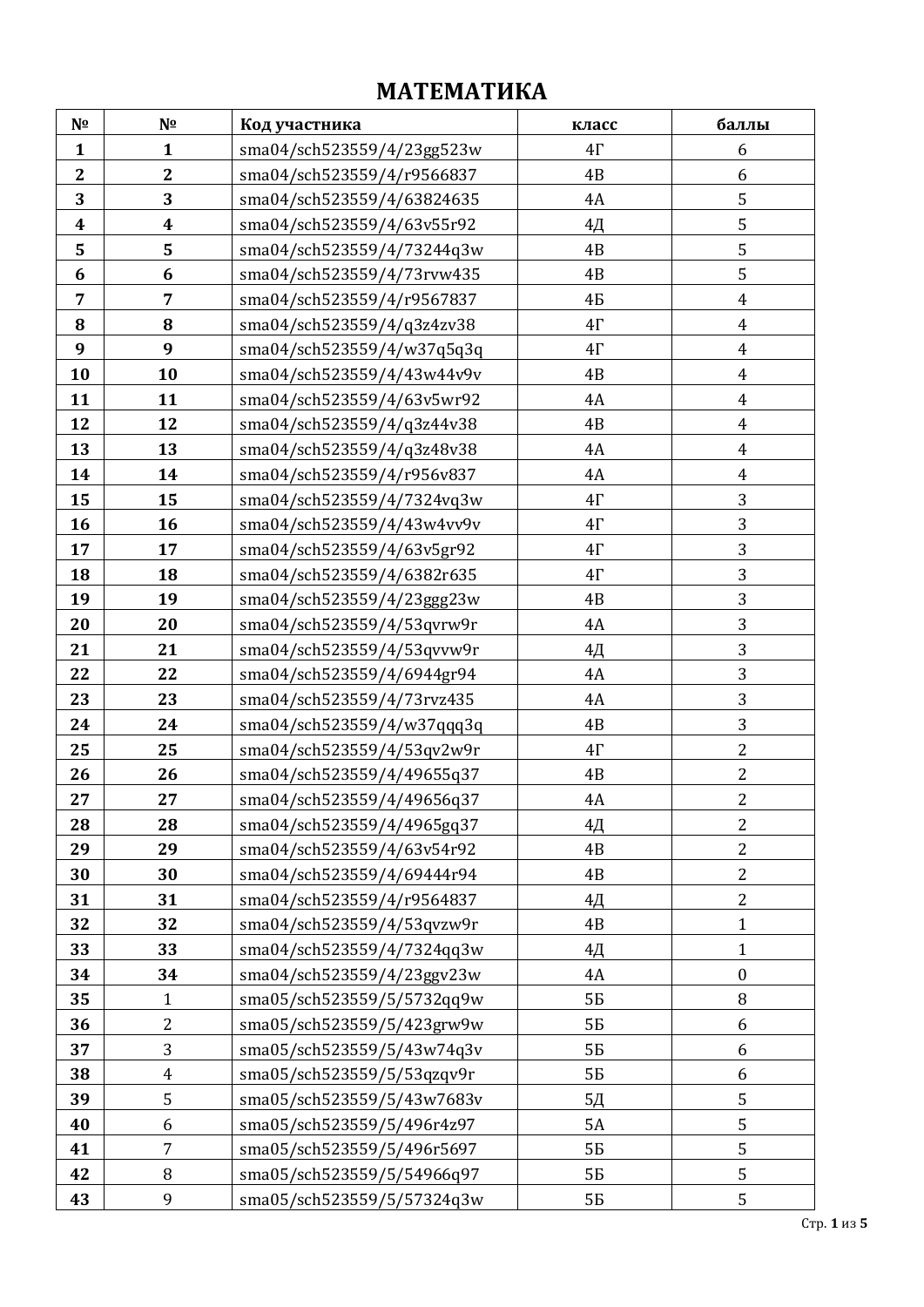| 44 | 10             | sma05/sch523559/5/6388q835 | 5Д             | 5                |
|----|----------------|----------------------------|----------------|------------------|
| 45 | 11             | sma05/sch523559/5/63v47732 | <b>5A</b>      | 5                |
| 46 | 12             | sma05/sch523559/5/8w37wq3q | 5Б             | 5                |
| 47 | 13             | sma05/sch523559/5/q3zg4798 | <b>5A</b>      | 5                |
| 48 | 14             | sma05/sch523559/5/r9586737 | 5Б             | 5                |
| 49 | 15             | sma05/sch523559/5/w43w5v3v | 5Б             | 5                |
| 50 | 16             | sma05/sch523559/5/w43w7v3v | 5A             | 5                |
| 51 | 17             | sma05/sch523559/5/z63vgr92 | 5Б             | 5                |
| 52 | 18             | sma05/sch523559/5/z6944r94 | 5Д             | 5                |
| 53 | 19             | sma05/sch523559/5/496r7z97 | 5Б             | $\overline{4}$   |
| 54 | 20             | sma05/sch523559/5/53qvzw9r | 5Ж             | $\boldsymbol{4}$ |
| 55 | 21             | sma05/sch523559/5/53qzvv9r | 5A             | $\overline{4}$   |
| 56 | 22             | sma05/sch523559/5/54965q37 | 5Б             | $\overline{4}$   |
| 57 | 23             | sma05/sch523559/5/63v4v732 | 5Ж             | $\boldsymbol{4}$ |
| 58 | 24             | sma05/sch523559/5/694q2v34 | 5Б             | $\overline{4}$   |
| 59 | 25             | sma05/sch523559/5/73rw6z95 | 5Б             | $\overline{4}$   |
| 60 | 26             | sma05/sch523559/5/753qgv3r | 5Ж             | $\boldsymbol{4}$ |
| 61 | 27             | sma05/sch523559/5/w43w2v9v | 5A             | $\overline{4}$   |
| 62 | 28             | sma05/sch523559/5/496rvz97 | 5A             | 3                |
| 63 | 29             | sma05/sch523559/5/63886835 | <b>5A</b>      | 3                |
| 64 | 30             | sma05/sch523559/5/63v42732 | 5Б             | 3                |
| 65 | 31             | sma05/sch523559/5/732z853w | 5Б             | 3                |
| 66 | 32             | sma05/sch523559/5/v73r4z35 | 5A             | 3                |
| 67 | 33             | sma05/sch523559/5/z63v6r32 | 5Ж             | 3                |
| 68 | 34             | sma05/sch523559/5/zr957897 | 5Б             | 3                |
| 69 | 35             | sma05/sch523559/5/496r6697 | 5Ж             | $\overline{2}$   |
| 70 | 36             | sma05/sch523559/5/53qvq59r | 5Д             | $\overline{2}$   |
| 71 | 37             | sma05/sch523559/5/53qzg59r | 5Ж             | $\overline{c}$   |
| 72 | 38             | sma05/sch523559/5/732z483w | <b>5A</b>      | $\overline{2}$   |
| 73 | 39             | sma05/sch523559/5/r9567837 | 5Ж             | 2                |
| 74 | 40             | sma05/sch523559/5/86387g95 | 5Ж             | $\mathbf{1}$     |
| 75 | 41             | sma05/sch523559/5/q3zgw898 | 5Д             | $\mathbf{1}$     |
| 76 | 42             | sma05/sch523559/5/423gv29w | 5Ж             | $\boldsymbol{0}$ |
| 77 | 43             | sma05/sch523559/5/43w47v9v | 5Д             | $\boldsymbol{0}$ |
| 78 | 44             | sma05/sch523559/5/53qvvw9r | 5 <sub>A</sub> | $\boldsymbol{0}$ |
| 79 | 45             | sma05/sch523559/5/w37q7q3q | 5Д             | $\boldsymbol{0}$ |
| 80 | 46             | sma05/sch523559/5/w43wgq3v | 5Ж             | $\boldsymbol{0}$ |
| 81 | 47             | sma05/sch523559/5/z694zr94 | 5Ж             | $\boldsymbol{0}$ |
| 82 | 48             | sma05/sch523559/5/zr95w797 | 5Ж             | $\boldsymbol{0}$ |
| 83 | 1              | sma06/sch523559/6/43w7g83v | 6Д             | 7                |
| 84 | $\overline{c}$ | sma06/sch523559/6/63887835 | 6Б             | 7                |
| 85 | 3              | sma06/sch523559/6/23g84g9w | 6Б             | 6                |
| 86 | $\overline{4}$ | sma06/sch523559/6/4965qz37 | 6Б             | 6                |
| 87 | 5              | sma06/sch523559/6/6382v835 | 6Б             | 6                |
| 88 | 6              | sma06/sch523559/6/694q8v34 | 6Б             | 6                |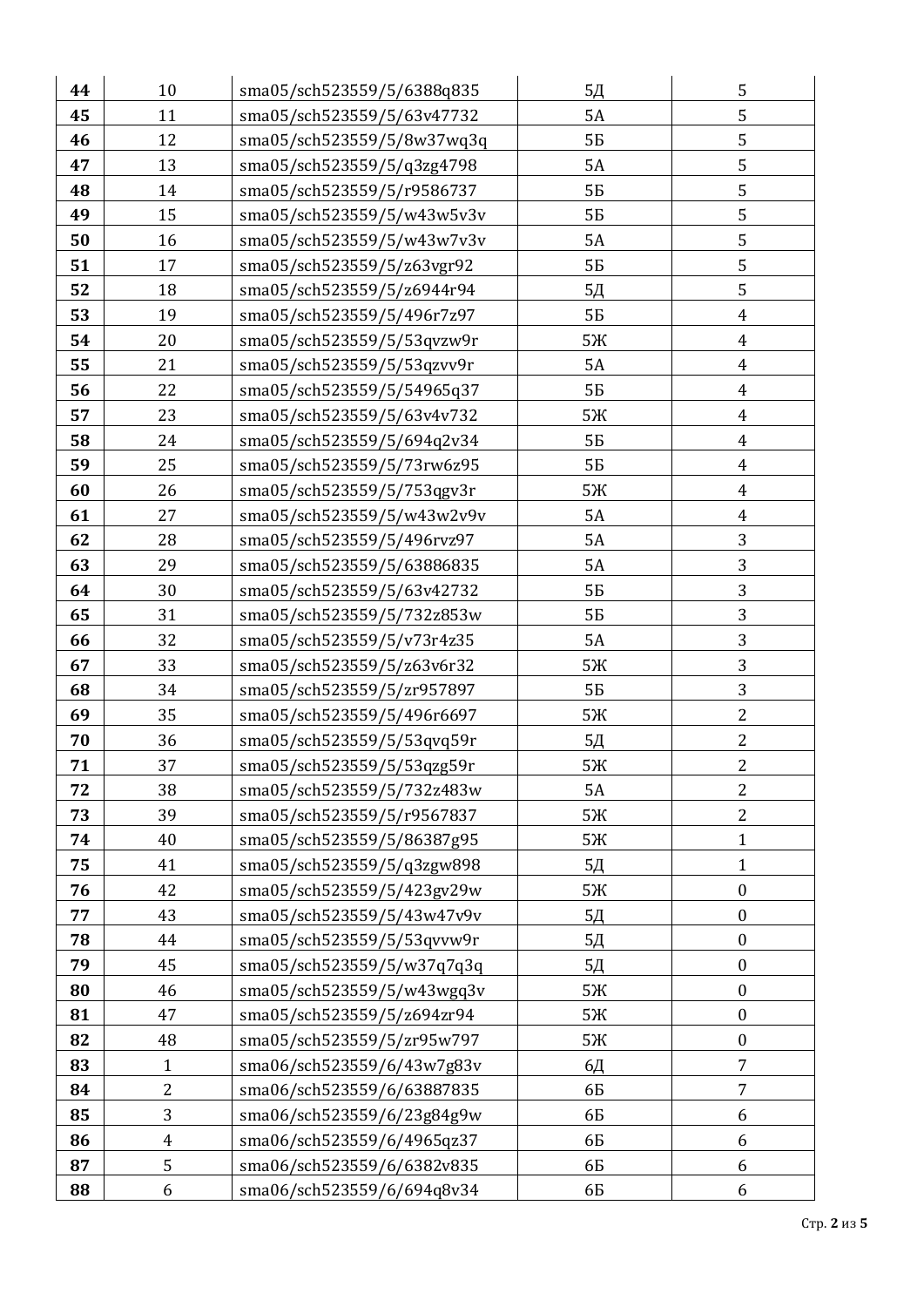| 89  | 7              | sma06/sch523559/6/73rw4g95 | 6Б        | 6                |
|-----|----------------|----------------------------|-----------|------------------|
| 90  | 8              | sma06/sch523559/6/4965rq37 | 6Б        | 5                |
| 91  | 9              | sma06/sch523559/6/496rvz97 | 6Б        | 5                |
| 92  | 10             | sma06/sch523559/6/63v48732 | 6Б        | 5                |
| 93  | 11             | sma06/sch523559/6/63v5q792 | 6Б        | 5                |
| 94  | 12             | sma06/sch523559/6/732z253w | 6E        | $\mathsf S$      |
| 95  | 13             | sma06/sch523559/6/732zr53w | 6Б        | 5                |
| 96  | 14             | sma06/sch523559/6/q3z4r838 | 6Б        | 5                |
| 97  | 15             | sma06/sch523559/6/r956q237 | 6Б        | 5                |
| 98  | 16             | sma06/sch523559/6/r958g237 | 6a        | 5                |
| 99  | 17             | sma06/sch523559/6/w3778g3q | $6\Gamma$ | 5                |
| 100 | 18             | sma06/sch523559/6/53qz759r | 6a        | $\boldsymbol{4}$ |
| 101 | 19             | sma06/sch523559/6/53qzg59r | 6Б        | $\overline{4}$   |
| 102 | 20             | sma06/sch523559/6/694q2v34 | 6Б        | $\overline{4}$   |
| 103 | 21             | sma06/sch523559/6/7324753w | 6Б        | $\overline{4}$   |
| 104 | 22             | sma06/sch523559/6/732z653w | $6\Gamma$ | $\overline{4}$   |
| 105 | 23             | sma06/sch523559/6/r958w237 | 6Б        | $\boldsymbol{4}$ |
| 106 | 24             | sma06/sch523559/6/w3776g3q | 6Б        | $\boldsymbol{4}$ |
| 107 | 25             | sma06/sch523559/6/63v4v732 | 6Б        | 3                |
| 108 | 26             | sma06/sch523559/6/6944wv94 | 6Б        | 3                |
| 109 | 27             | sma06/sch523559/6/q3zg7898 | 6Б        | 3                |
| 110 | 28             | sma06/sch523559/6/w377gg3q | 6Б        | 3                |
| 111 | 29             | sma06/sch523559/6/43w7683v | $6\Gamma$ | $\overline{2}$   |
| 112 | 30             | sma06/sch523559/6/53qzw59r | 6Б        | $\overline{2}$   |
| 113 | 31             | sma06/sch523559/6/73rw8g95 | 6Б        | $\overline{2}$   |
| 114 | 32             | sma06/sch523559/6/r958z237 | 6Б        | $\overline{2}$   |
| 115 | 33             | sma06/sch523559/6/496r8z97 | 6Б        | $\mathbf{1}$     |
| 116 | 34             | sma06/sch523559/6/63v4r732 | 6Д        | $\mathbf{1}$     |
| 117 | 35             | sma06/sch523559/6/73rw2g95 | 6a        | $\mathbf{1}$     |
| 118 | 36             | sma06/sch523559/6/43w4889v | 6Б        | $\boldsymbol{0}$ |
| 119 | 37             | sma06/sch523559/6/694qrv34 | 6a        | $\boldsymbol{0}$ |
| 120 | $\mathbf{1}$   | sma07/sch523559/7/6388z835 | 7Б        | 6                |
| 121 | $\overline{2}$ | sma07/sch523559/7/694q2v34 | 7Б        | 6                |
| 122 | 3              | sma07/sch523559/7/w3778g3q | 7Б        | 6                |
| 123 | $\overline{4}$ | sma07/sch523559/7/23g84g9w | 7Б        | 5                |
| 124 | 5              | sma07/sch523559/7/43w7z83v | 7Б        | 5                |
| 125 | 6              | sma07/sch523559/7/6388g835 | $7\Gamma$ | 5                |
| 126 | $\overline{7}$ | sma07/sch523559/7/732zr53w | 7Б        | 5                |
| 127 | 8              | sma07/sch523559/7/q3zg2898 | 7Б        | 5                |
| 128 | 9              | sma07/sch523559/7/53qz759r | <b>7E</b> | $\overline{4}$   |
| 129 | 10             | sma07/sch523559/7/53qzw59r | 7Б        | $\overline{4}$   |
| 130 | 11             | sma07/sch523559/7/694q7v34 | 7Б        | $\overline{4}$   |
| 131 | 12             | sma07/sch523559/7/732z653w | 7Б        | $\overline{4}$   |
| 132 | 13             | sma07/sch523559/7/r958q737 |           | $\overline{4}$   |
| 133 | 14             | sma07/sch523559/7/23ggqg3w | 7A        | 3                |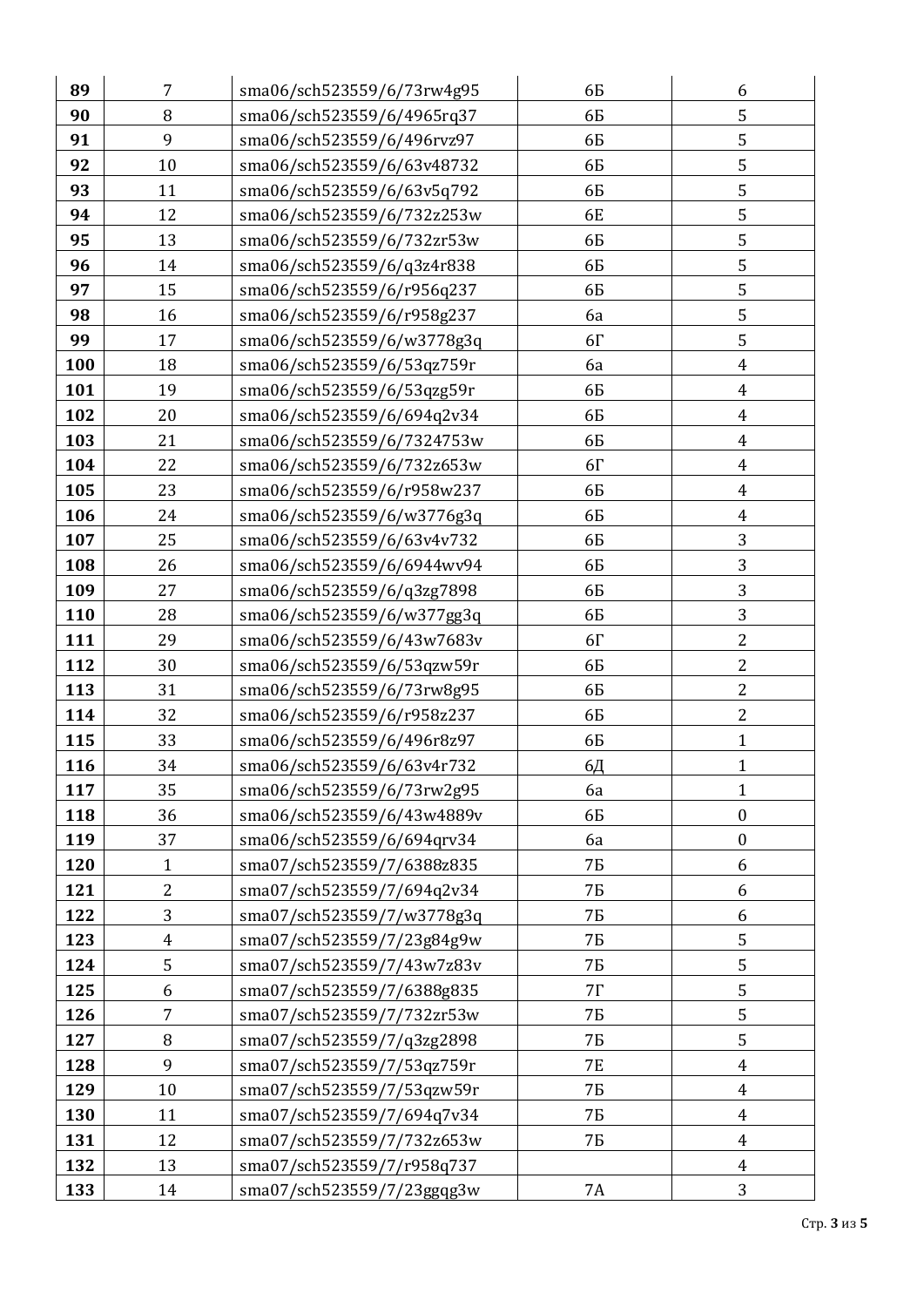| 134 | 15               | sma07/sch523559/7/43w7q83v | <b>7B</b>      | 3                |
|-----|------------------|----------------------------|----------------|------------------|
| 135 | 16               | sma07/sch523559/7/w377gg3q | 7Б             | 3                |
| 136 | 17               | sma07/sch523559/7/53qz659r | 7Б             | $\overline{c}$   |
| 137 | 18               | sma07/sch523559/7/6944wv94 | 7A             | $\overline{2}$   |
| 138 | 19               | sma07/sch523559/7/73rw5g95 | 7Б             | $\overline{2}$   |
| 139 | 20               | sma07/sch523559/7/w3772g3q | 7Д             | $\overline{2}$   |
| 140 | 21               | sma07/sch523559/7/43w4889v | <b>7A</b>      | $\mathbf{1}$     |
| 141 | 22               | sma07/sch523559/7/43w7683v | 7Б             | $\mathbf{1}$     |
| 142 | 23               | sma07/sch523559/7/4965qz37 | 7A             | $\mathbf{1}$     |
| 143 | 24               | sma07/sch523559/7/63887835 | 7Б             | $\mathbf{1}$     |
| 144 | 25               | sma07/sch523559/7/73rw2g95 | <b>7E</b>      | $\mathbf{1}$     |
| 145 | 26               | sma07/sch523559/7/73rw4g95 | 7A             | $\mathbf{1}$     |
| 146 | 27               | sma07/sch523559/7/q3zg6898 | 7Б             | $\mathbf{1}$     |
| 147 | 28               | sma07/sch523559/7/w3776g3q | 7A             | $\mathbf{1}$     |
| 148 | 29               | sma07/sch523559/7/496rwz97 | 7Б             | $\boldsymbol{0}$ |
| 149 | 30               | sma07/sch523559/7/496rzz97 | <b>7E</b>      | $\boldsymbol{0}$ |
| 150 | 31               | sma07/sch523559/7/53qvq59r | <b>7A</b>      | $\boldsymbol{0}$ |
| 151 | 32               | sma07/sch523559/7/63v48732 | 7A             | $\boldsymbol{0}$ |
| 152 | 33               | sma07/sch523559/7/r956q237 | 7A             | $\boldsymbol{0}$ |
| 153 | $\mathbf{1}$     | sma08/sch523559/8/53qz859r | 8Б             | 5                |
| 154 | $\overline{2}$   | sma08/sch523559/8/694qrv34 | 8Б             | 5                |
| 155 | 3                | sma08/sch523559/8/23g82g9w | 8Б             | 3                |
| 156 | $\overline{4}$   | sma08/sch523559/8/496r7z97 | 8Б             | 3                |
| 157 | 5                | sma08/sch523559/8/73rwgg95 | 8 <sub>B</sub> | 3                |
| 158 | 6                | sma08/sch523559/8/w377zg3q | 8Д             | 3                |
| 159 | $\overline{7}$   | sma08/sch523559/8/43w7w83v | 8Б             | $\overline{2}$   |
| 160 | 8                | sma08/sch523559/8/6388w835 | 8Б             | $\overline{2}$   |
| 161 | 9                | sma08/sch523559/8/694q6v34 | 8 <sub>B</sub> | $\overline{c}$   |
| 162 | 10               | sma08/sch523559/8/w3772g3q | 8Б             | $\overline{2}$   |
| 163 | 11               | sma08/sch523559/8/w377rg3q | <b>8A</b>      | $\overline{2}$   |
| 164 | 12               | sma08/sch523559/8/23g86g9w | 8Б             | $\mathbf{1}$     |
| 165 | 13               | sma08/sch523559/8/43w7q83v | 8Б             | 1                |
| 166 | 14               | sma08/sch523559/8/496rzz97 | <b>8A</b>      | $\mathbf{1}$     |
| 167 | 15               | sma08/sch523559/8/63885835 | 8Б             | $\mathbf{1}$     |
| 168 | 16               | sma08/sch523559/8/63v46732 | 8Б             | $\mathbf{1}$     |
| 169 | 17               | sma08/sch523559/8/694qzv34 | 8Б             | $\mathbf{1}$     |
| 170 | 18               | sma08/sch523559/8/732z853w | 8Б             | $\mathbf{1}$     |
| 171 | 19               | sma08/sch523559/8/r9585237 | 8Б             | $\mathbf{1}$     |
| 172 | 20               | sma08/sch523559/8/r958g237 | <b>8A</b>      | $\mathbf{1}$     |
| 173 | 21               | sma08/sch523559/8/r958r237 | 8Б             | $\mathbf{1}$     |
| 174 | $\mathbf{1}$     | sma09/sch523559/9/423gww3w | 9 <sub>B</sub> | 3                |
| 175 | $\overline{2}$   | sma09/sch523559/9/54964q97 | 9B             | 3                |
| 176 | $\overline{3}$   | sma09/sch523559/9/63v4q432 | 9 <sub>B</sub> | 3                |
| 177 | $\boldsymbol{4}$ | sma09/sch523559/9/73rwqz95 | 9B             | 3                |
| 178 | 5                | sma09/sch523559/9/753q8w9r | 9Д             | 3                |